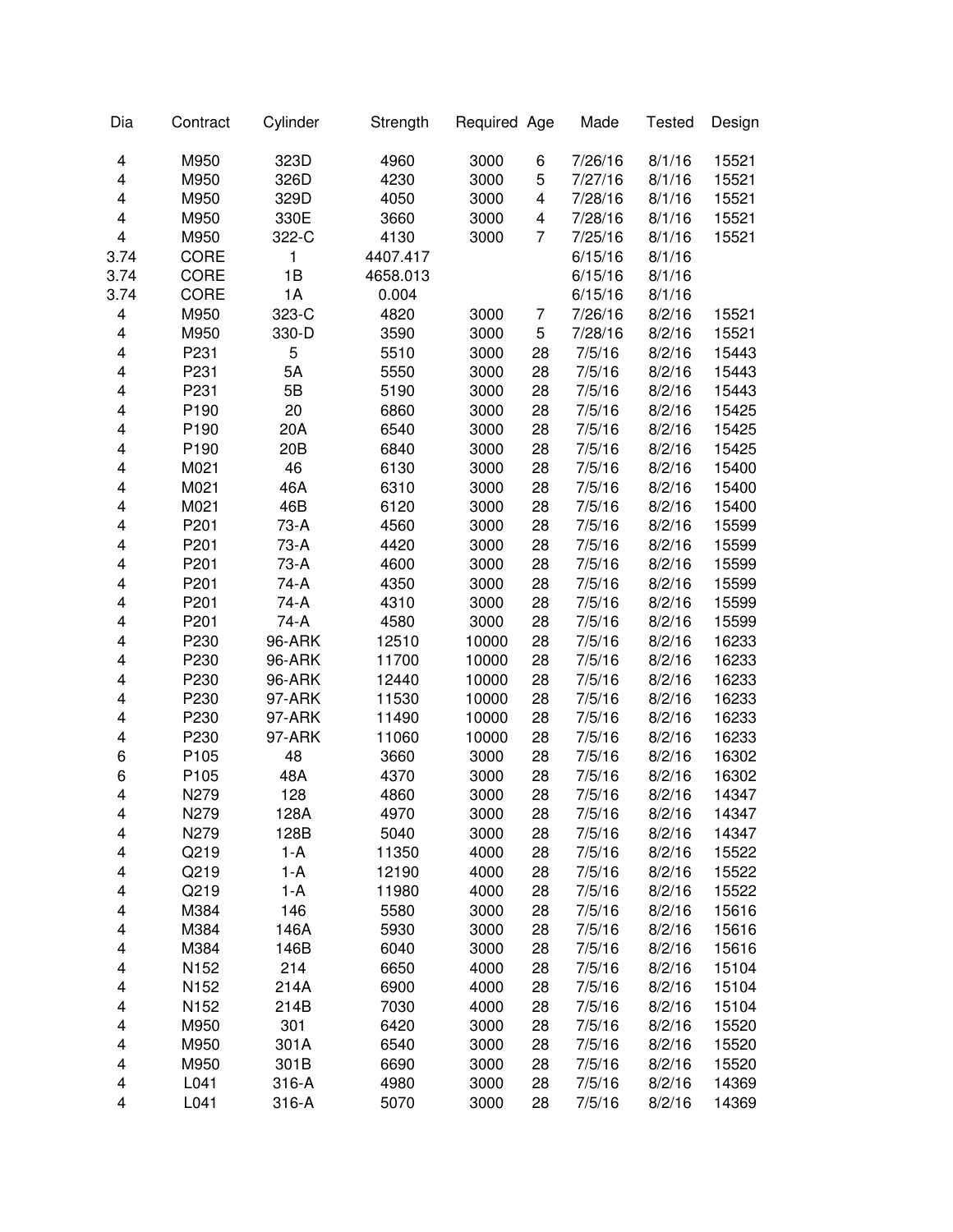| 4 | L041             | 316-A         | 4740 | 3000 | 28             | 7/5/16  | 8/2/16 | 14369 |
|---|------------------|---------------|------|------|----------------|---------|--------|-------|
| 4 | M950             | 326C          | 4940 | 3000 | $\overline{7}$ | 7/27/16 | 8/3/16 | 15521 |
| 4 | N228             | 75C           | 3990 | 3000 | $\overline{7}$ | 7/27/16 | 8/3/16 | 16129 |
| 4 | M401             | 95            | 4630 | 3000 | 28             | 7/6/16  | 8/3/16 | 10147 |
| 4 | M401             | 95A           | 4870 | 3000 | 28             | 7/6/16  | 8/3/16 | 10147 |
| 4 | M401             | 95B           | 5520 | 3000 | 28             | 7/6/16  | 8/3/16 | 10147 |
| 4 | P927             | 14            | 3790 | 3000 | 28             | 7/6/16  | 8/3/16 | 15600 |
| 4 | P927             | 14A           | 4260 | 3000 | 28             | 7/6/16  | 8/3/16 | 15600 |
| 4 | P927             | 14B           | 3880 | 3000 | 28             | 7/6/16  | 8/3/16 | 15600 |
| 4 | N198             | 228           | 4800 | 3000 | 28             | 7/6/16  | 8/3/16 | 13034 |
| 4 | N198             | 228A          | 4750 | 3000 | 28             | 7/6/16  | 8/3/16 | 13034 |
| 4 | N198             | 228B          | 4660 | 3000 | 28             | 7/6/16  | 8/3/16 | 13034 |
| 4 | P230             | 115           | 8050 | 3000 | 28             | 7/6/16  | 8/3/16 | 16168 |
| 4 | P230             | 115A          | 6870 | 3000 | 28             | 7/6/16  | 8/3/16 | 16168 |
| 4 | P230             | 115B          | 7180 | 3000 | 28             | 7/6/16  | 8/3/16 | 16168 |
| 4 | P137             | 46            | 5700 | 3500 | 28             | 7/6/16  | 8/3/16 | 14333 |
| 4 | P137             | 46A           | 5750 | 3500 | 28             | 7/6/16  | 8/3/16 | 14333 |
| 4 | P137             | 46B           | 6090 | 3500 | 28             | 7/6/16  | 8/3/16 | 14333 |
| 4 | M305             | DR316         | 4570 | 3000 | 28             | 7/6/16  | 8/3/16 | 13034 |
| 4 | M305             | <b>DR316A</b> | 4860 | 3000 | 28             | 7/6/16  | 8/3/16 | 13034 |
| 4 | M305             | <b>DR316B</b> | 4730 | 3000 | 28             | 7/6/16  | 8/3/16 | 13034 |
| 4 | M305             | F273          | 5000 | 4000 | 28             | 7/6/16  | 8/3/16 | 11453 |
| 4 | M305             | F273A         | 6110 | 4000 | 28             | 7/6/16  | 8/3/16 | 11453 |
| 4 | M305             | F273B         | 5810 | 4000 | 28             | 7/6/16  | 8/3/16 | 11453 |
| 4 | P230             | 110           | 6380 | 3000 | 28             | 7/6/16  | 8/3/16 | 16115 |
| 4 | P230             | 110A          | 2680 | 3000 | 28             | 7/6/16  | 8/3/16 | 16115 |
| 4 | P230             | 110B          | 2980 | 3000 | 28             | 7/6/16  | 8/3/16 | 16115 |
| 4 | P230             | 111           | 3520 | 3000 | 28             | 7/6/16  | 8/3/16 | 16417 |
| 4 | P230             | 111A          | 3420 | 3000 | 28             | 7/6/16  | 8/3/16 | 16417 |
| 4 | P230             | 111B          | 3600 | 3000 | 28             | 7/6/16  | 8/3/16 | 16417 |
| 4 | P231             | 6             | 5260 | 3000 | 28             | 7/6/16  | 8/3/16 | 15443 |
| 4 | P231             | 6A            | 4930 | 3000 | 28             | 7/6/16  | 8/3/16 | 15443 |
| 4 | P231             | 6B            | 5080 | 3000 | 28             | 7/6/16  | 8/3/16 | 15443 |
| 4 | P180             | 22            | 5640 | 3000 | 28             | 7/6/16  | 8/3/16 | 15587 |
| 4 | P180             | 22A           | 6030 | 3000 | 28             | 7/6/16  | 8/3/16 | 15587 |
| 4 | P <sub>180</sub> | 22B           | 5700 | 3000 | 28             | 7/6/16  | 8/3/16 | 15587 |
| 4 | P <sub>180</sub> | 22C           | 5660 | 3000 | 28             | 7/6/16  | 8/3/16 | 15587 |
| 4 | P180             | 22D           | 5520 | 3000 | 28             | 7/6/16  | 8/3/16 | 15587 |
| 4 | P180             | 22E           | 5560 | 3000 | 28             | 7/6/16  | 8/3/16 | 15587 |
| 4 | J363             | BELL359A      | 5660 | 3000 | 28             | 7/6/16  | 8/3/16 | 14198 |
| 4 | J363             | BELL359A      | 5870 | 3000 | 28             | 7/6/16  | 8/3/16 | 14198 |
| 4 | J363             | BELL359A      | 5670 | 3000 | 28             | 7/6/16  | 8/3/16 | 14198 |
| 4 | P047             | 108A          | 5710 | 3000 | 28             | 7/6/16  | 8/3/16 | 15199 |
| 4 | P047             | 108A          | 5640 | 3000 | 28             | 7/6/16  | 8/3/16 | 15199 |
| 4 | P047             | 108A          | 5500 | 3000 | 28             | 7/6/16  | 8/3/16 | 15199 |
| 4 | P201             | 76A           | 5760 | 3000 | 28             | 7/6/16  | 8/3/16 | 15599 |
| 4 | P201             | 76A           | 5610 | 3000 | 28             | 7/6/16  | 8/3/16 | 15599 |
| 4 | P201             | 76A           | 4330 | 3000 | 28             | 7/6/16  | 8/3/16 | 15599 |
| 4 | P190             | 21            | 6840 | 3000 | 28             | 7/6/16  | 8/3/16 | 15425 |
| 4 | P190             | 21A           | 6470 | 3000 | 28             | 7/6/16  | 8/3/16 | 15425 |
| 4 | P190             | 21B           | 6630 | 3000 | 28             | 7/6/16  | 8/3/16 | 15425 |
| 4 | P265             | 7             | 4680 | 3000 | 28             | 7/6/16  | 8/3/16 | 16249 |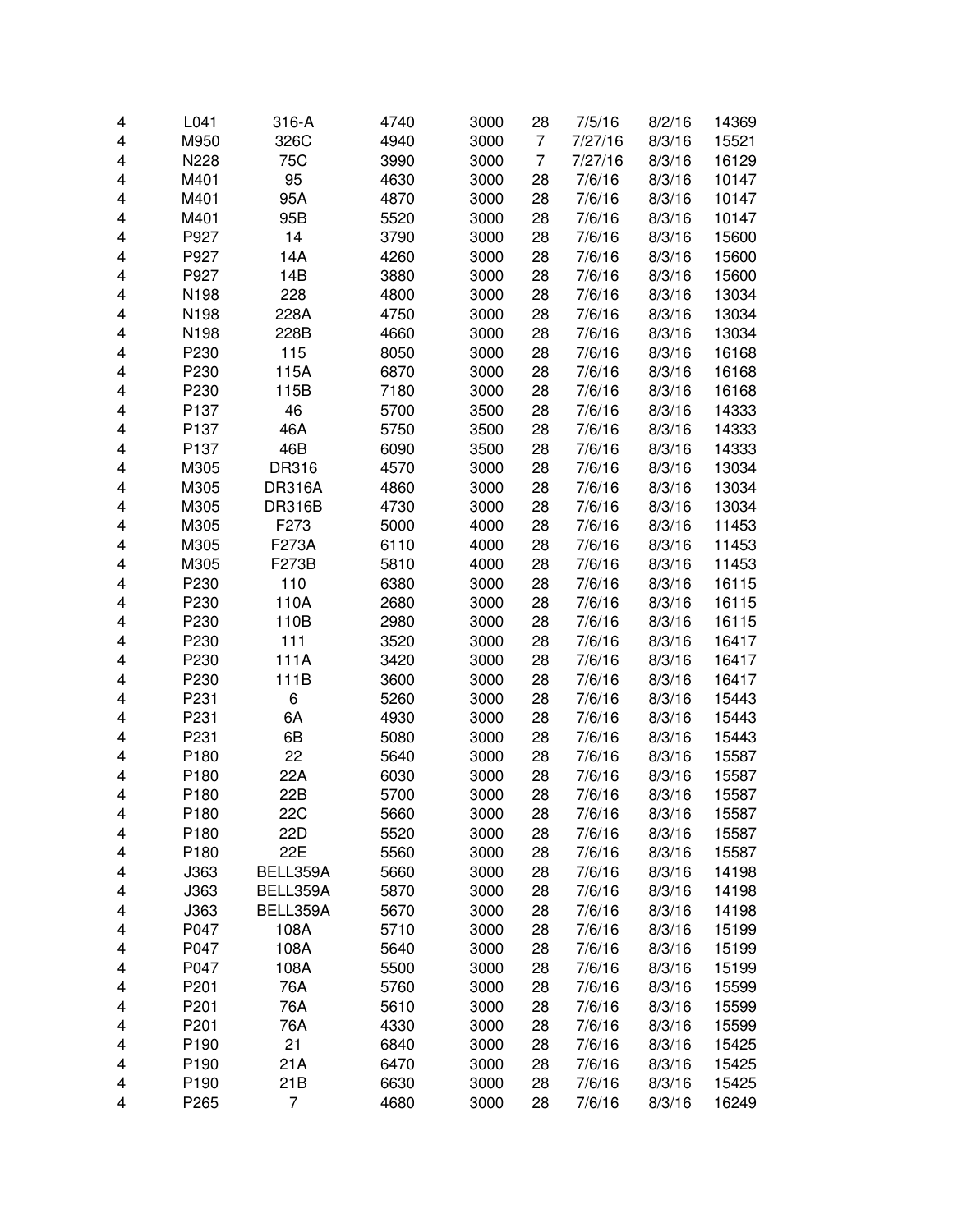| 4 | P265             | 7A                      | 4830  | 3000 | 28             | 7/6/16  | 8/3/16 | 16249 |
|---|------------------|-------------------------|-------|------|----------------|---------|--------|-------|
| 4 | P265             | 7B                      | 4660  | 3000 | 28             | 7/6/16  | 8/3/16 | 16249 |
| 4 | P311             | 6                       | 5870  | 4000 | 28             | 7/6/16  | 8/3/16 | 16167 |
| 4 | P311             | 6A                      | 5950  | 4000 | 28             | 7/6/16  | 8/3/16 | 16167 |
| 4 | P311             | 6B                      | 6110  | 4000 | 28             | 7/6/16  | 8/3/16 | 16167 |
| 4 | N <sub>152</sub> | 215                     | 4070  | 3000 | 28             | 7/6/16  | 8/3/16 | 15100 |
| 4 | N <sub>152</sub> | 215A                    | 3670  | 3000 | 28             | 7/6/16  | 8/3/16 | 15100 |
| 4 | N <sub>152</sub> | 215B                    | 4010  | 3000 | 28             | 7/6/16  | 8/3/16 | 15100 |
| 4 | N343             | 77A                     | 5290  | 3000 | 28             | 7/6/16  | 8/3/16 | 15483 |
| 4 | N343             | 77A                     | 5140  | 3000 | 28             | 7/6/16  | 8/3/16 | 15483 |
| 4 | N343             | 77A                     | 5680  | 3000 | 28             | 7/6/16  | 8/3/16 | 15483 |
| 4 | P201             | 75A                     | 5150  | 3000 | 28             | 7/6/16  | 8/3/16 | 15599 |
| 4 | P201             | 75A                     | 4880  | 3000 | 28             | 7/6/16  | 8/3/16 | 15599 |
| 4 | P201             | 75A                     | 5570  | 3000 | 28             | 7/6/16  | 8/3/16 | 15599 |
| 4 | M950             | 302                     | 4770  | 3000 | 28             | 7/6/16  | 8/3/16 | 15521 |
| 4 | M950             | 302A                    | 4670  | 3000 | 28             | 7/6/16  | 8/3/16 | 15521 |
|   | M950             |                         | 5310  |      | 28             |         | 8/3/16 | 15521 |
| 4 | M384             | 302A                    |       | 3000 |                | 7/6/16  |        |       |
| 4 |                  | 148                     | 7130  | 4000 | 28             | 7/6/16  | 8/3/16 | 16412 |
| 4 | M384             | 148A                    | 7550  | 4000 | 28             | 7/6/16  | 8/3/16 | 16412 |
| 4 | M384             | 148B                    | 7460  | 4000 | 28             | 7/6/16  | 8/3/16 | 16412 |
| 4 | M384             | 147                     | 7930  | 3000 | 28             | 7/6/16  | 8/3/16 | 16286 |
| 4 | M384             | 147A                    | 8270  | 3000 | 28             | 7/6/16  | 8/3/16 | 16286 |
| 4 | M384             | 147B                    | 7860  | 3000 | 28             | 7/6/16  | 8/3/16 | 16286 |
| 4 | P327             | 1                       | 7060  | 3000 | 28             | 7/6/16  | 8/3/16 | 16431 |
| 4 | P327             | 1A                      | 7040  | 3000 | 28             | 7/6/16  | 8/3/16 | 16431 |
| 4 | P327             | 1B                      | 7390  | 3000 | 28             | 7/6/16  | 8/3/16 | 16431 |
| 4 | Q058             | 1A                      | 4120  | 3000 | 28             | 7/6/16  | 8/3/16 | 14369 |
| 4 | Q058             | 1A                      | 4280  | 3000 | 28             | 7/6/16  | 8/3/16 | 14369 |
| 4 | Q058             | 1A                      | 3970  | 3000 | 28             | 7/6/16  | 8/3/16 | 14369 |
| 4 | 113908           | 39                      | 5920  | 3000 | 28             | 7/6/16  | 8/3/16 | 16286 |
| 4 | 113908           | 39A                     | 4920  | 3000 | 28             | 7/6/16  | 8/3/16 | 16286 |
| 4 | 113908           | 39B                     | 5810  | 3000 | 28             | 7/6/16  | 8/3/16 | 16286 |
| 4 | N307             | 98                      | 5360  | 3000 | 28             | 7/6/16  | 8/3/16 | 8111  |
| 4 | N307             | 98A                     | 5520  | 3000 | 28             | 7/6/16  | 8/3/16 | 8111  |
| 4 | N307             | 98B                     | 5540  | 3000 | 28             | 7/6/16  | 8/3/16 | 8111  |
| 6 | P105             | 49                      | 3860  | 3000 | 28             | 7/6/16  | 8/3/16 | 16302 |
| 6 | P105             | 49A                     | 4010  | 3000 | 28             | 7/6/16  | 8/3/16 | 16302 |
| 6 | N307             | 97                      | 5930  | 3000 | 28             | 7/6/16  | 8/3/16 | 13308 |
| 6 | N307             | 97A                     | 5960  | 3000 | 28             | 7/6/16  | 8/3/16 | 13308 |
| 4 | M950             | 329-C                   | 5160  | 3000 | $\overline{7}$ | 7/28/16 | 8/4/16 | 15521 |
| 4 | M950             | 330-C                   | 4300  | 3000 | $\overline{7}$ | 7/28/16 | 8/4/16 | 15521 |
| 4 | Q031             | 3                       | 6110  | 3000 | 28             | 7/7/16  | 8/4/16 | 15391 |
| 4 | Q031             | ЗA                      | 5740  | 3000 | 28             | 7/7/16  | 8/4/16 | 15391 |
| 4 | Q031             | 3B                      | 6150  | 3000 | 28             | 7/7/16  | 8/4/16 | 15391 |
| 4 | P926             | $\overline{c}$          | 9970  | 4000 | 28             | 7/7/16  | 8/4/16 | 16464 |
| 4 | P926             | 2A                      | 9720  | 4000 | 28             | 7/7/16  | 8/4/16 | 16464 |
| 4 | P926             | 2B                      | 9750  | 4000 | 28             | 7/7/16  | 8/4/16 | 16464 |
| 4 | P327             | $\overline{\mathbf{c}}$ | 6020  | 3000 | 28             | 7/7/16  | 8/4/16 | 16431 |
| 4 | P327             | 2A                      | 5790  | 3000 | 28             | 7/7/16  | 8/4/16 | 16431 |
| 4 | P327             | 2B                      | 5830  | 3000 | 28             | 7/7/16  | 8/4/16 | 16431 |
| 4 | Q219             | $2-A$                   | 12720 | 4000 | 28             | 7/7/16  | 8/4/16 | 15522 |
| 4 | Q219             | $2-A$                   | 13210 | 4000 | 28             | 7/7/16  | 8/4/16 | 15522 |
|   |                  |                         |       |      |                |         |        |       |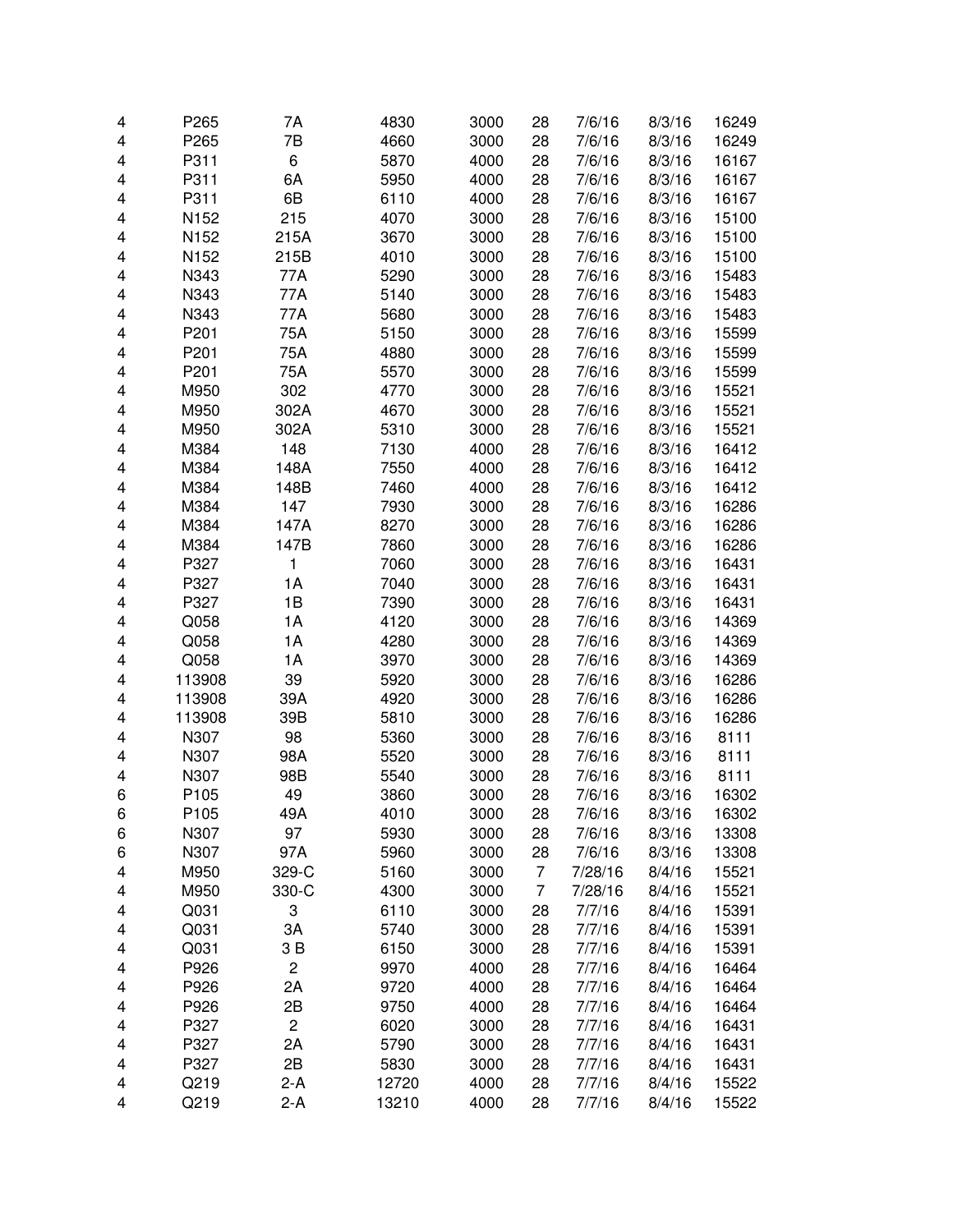| 4 | Q219             | $2-A$   | 12440 | 4000 | 28 | 7/7/16 | 8/4/16 | 15522 |
|---|------------------|---------|-------|------|----|--------|--------|-------|
| 4 | 114981.01        | 7-A     | 5960  | 3000 | 28 | 7/7/16 | 8/4/16 | 15605 |
| 4 | 114981.01        | $7 - B$ | 5910  | 3000 | 28 | 7/7/16 | 8/4/16 | 15605 |
| 4 | 114981.01        | $7 - C$ | 6000  | 3000 | 28 | 7/7/16 | 8/4/16 | 15605 |
| 4 | P921             | 13      | 4960  | 3000 | 28 | 7/7/16 | 8/4/16 | 15548 |
| 4 | P921             | 13A     | 4960  | 3000 | 28 | 7/7/16 | 8/4/16 | 15548 |
| 4 | P921             | 13B     | 4930  | 3000 | 28 | 7/7/16 | 8/4/16 | 15548 |
| 4 | 114944           | 14      | 3880  | 3000 | 28 | 7/7/16 | 8/4/16 |       |
| 4 | 114944           | 14A     | 4160  | 3000 | 28 | 7/7/16 | 8/4/16 |       |
| 4 | P261             | 18      | 5570  | 3000 | 28 | 7/7/16 | 8/4/16 | 14339 |
| 4 | P261             | 18A     | 4940  | 3000 | 28 | 7/7/16 | 8/4/16 | 14339 |
| 4 | P261             | 18B     | 5410  | 3000 | 28 | 7/7/16 | 8/4/16 | 14339 |
| 4 | P180             | 23      | 3920  | 3000 | 28 | 7/7/16 | 8/4/16 | 15587 |
| 4 | P180             | 23A     | 5190  | 3000 | 28 | 7/7/16 | 8/4/16 | 15587 |
| 4 | P180             | 23B     | 4470  | 3000 | 28 | 7/7/16 | 8/4/16 | 15587 |
| 4 | P180             | 23C     | 5050  | 3000 | 28 | 7/7/16 | 8/4/16 | 15587 |
| 4 | P180             | 23D     | 5620  | 3000 | 28 | 7/7/16 | 8/4/16 | 15587 |
| 4 | P180             | 23E     | 4960  | 3000 | 28 | 7/7/16 | 8/4/16 | 15587 |
| 4 | 113908           | 40      | 5500  | 3000 | 28 | 7/7/16 | 8/4/16 | 16286 |
| 4 | 113908           | 40A     | 3800  | 3000 | 28 | 7/7/16 | 8/4/16 | 16286 |
| 4 | 113908           | 40B     | 5050  | 3000 | 28 | 7/7/16 | 8/4/16 | 16286 |
| 4 | N357             | 44      | 5830  | 3000 | 28 | 7/7/16 | 8/4/16 | 16128 |
| 4 | N357             | 44A     | 6550  | 3000 | 28 | 7/7/16 | 8/4/16 | 16128 |
| 4 | N357             | 44B     | 6470  | 3000 | 28 | 7/7/16 | 8/4/16 | 16128 |
| 4 | P105             | 50      | 4910  | 3000 | 28 | 7/7/16 | 8/4/16 | 15087 |
| 4 | P105             | 50A     | 4740  | 3000 | 28 | 7/7/16 | 8/4/16 | 15087 |
| 4 | P105             | 50B     | 4720  | 3000 | 28 | 7/7/16 | 8/4/16 | 15087 |
| 4 | M401             | 96      | 7650  | 3000 | 28 | 7/7/16 | 8/4/16 | 10147 |
| 4 | M401             | 96A     | 7570  | 3000 | 28 | 7/7/16 | 8/4/16 | 10147 |
| 4 | M401             | 96B     | 6260  | 3000 | 28 | 7/7/16 | 8/4/16 | 10147 |
| 4 | N307             | 99      | 4900  | 3000 | 28 | 7/7/16 | 8/4/16 | 8111  |
| 4 | N307             | 99A     | 5260  | 3000 | 28 | 7/7/16 | 8/4/16 | 8111  |
| 4 | N307             | 99B     | 5020  | 3000 | 28 | 7/7/16 | 8/4/16 | 8111  |
| 4 | P047             | 109-A   | 4120  | 3000 | 28 | 7/7/16 | 8/4/16 | 15199 |
| 4 | P047             | 109-A   | 4000  | 3000 | 28 | 7/7/16 | 8/4/16 | 15199 |
| 4 | P047             | 109-A   | 4240  | 3000 | 28 | 7/7/16 | 8/4/16 | 15199 |
| 4 | P <sub>230</sub> | 112     | 5160  | 4000 | 28 | 7/7/16 | 8/4/16 | 16194 |
| 4 | P230             | 112A    | 5050  | 4000 | 28 | 7/7/16 | 8/4/16 | 16194 |
| 4 | P230             | 112B    | 4880  | 4000 | 28 | 7/7/16 | 8/4/16 | 16194 |
| 4 | N279             | 129     | 4560  | 3000 | 28 | 7/7/16 | 8/4/16 | 15007 |
| 4 | N279             | 129A    | 4310  | 3000 | 28 | 7/7/16 | 8/4/16 | 15007 |
| 4 | N279             | 129B    | 4440  | 3000 | 28 | 7/7/16 | 8/4/16 | 15007 |
| 4 | N279             | 130     | 4160  | 3000 | 28 | 7/7/16 | 8/4/16 | 15007 |
| 4 | N279             | 130A    | 4290  | 3000 | 28 | 7/7/16 | 8/4/16 | 15007 |
| 4 | N279             | 130B    | 4030  | 3000 | 28 | 7/7/16 | 8/4/16 | 15007 |
| 4 | M384             | 149     | 7130  | 3000 | 28 | 7/7/16 | 8/4/16 | 16286 |
| 4 | M384             | 149A    | 7050  | 3000 | 28 | 7/7/16 | 8/4/16 | 16286 |
| 4 | M384             | 149B    | 7030  | 3000 | 28 | 7/7/16 | 8/4/16 | 16286 |
| 4 | M384             | 150     | 5750  | 3000 | 28 | 7/7/16 | 8/4/16 | 16286 |
| 4 | M384             | 150A    | 5670  | 3000 | 28 | 7/7/16 | 8/4/16 | 16286 |
| 4 | M384             | 150B    | 5710  | 3000 | 28 | 7/7/16 | 8/4/16 | 16286 |
| 4 | N198             | 229     | 5730  | 3000 | 28 | 7/7/16 | 8/4/16 | 13034 |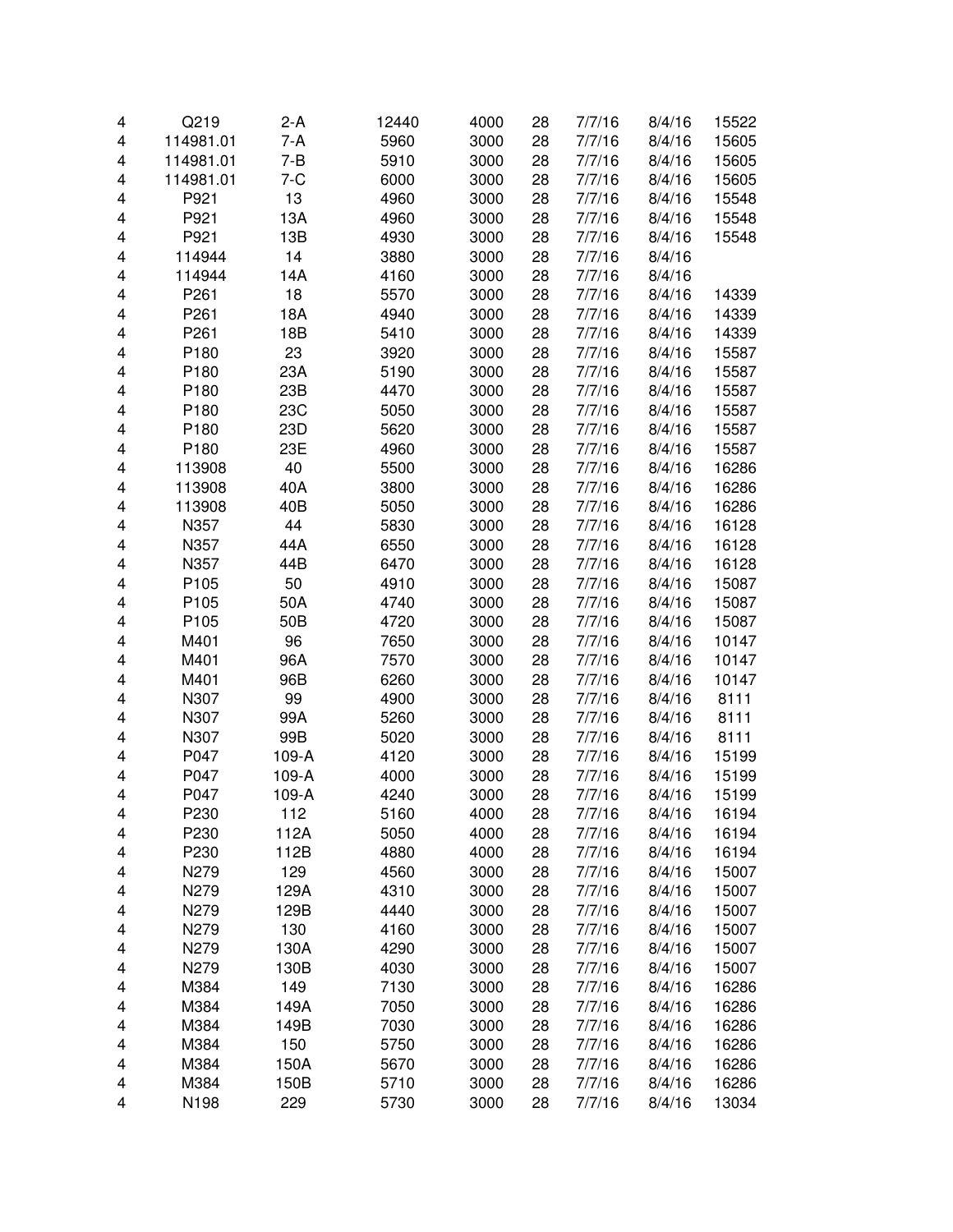| 4 | N198      | 229A                    | 4630  | 3000 | 28             | 7/7/16  | 8/4/16 | 13034  |
|---|-----------|-------------------------|-------|------|----------------|---------|--------|--------|
| 4 | N198      | 229B                    | 5500  | 3000 | 28             | 7/7/16  | 8/4/16 | 13034  |
| 4 | M305      | DB-268                  | 8120  | 4000 | 28             | 7/7/16  | 8/4/16 | 13387  |
| 4 | M305      | <b>DB-268A</b>          | 7680  | 4000 | 28             | 7/7/16  | 8/4/16 | 13387  |
| 4 | M305      | <b>DB-268B</b>          | 8080  | 4000 | 28             | 7/7/16  | 8/4/16 | 13387  |
| 4 | M305      | $F-274$                 | 6310  | 4000 | 28             | 7/7/16  | 8/4/16 | 11453  |
| 4 | M305      | F-274A                  | 6210  | 4000 | 28             | 7/7/16  | 8/4/16 | 11453  |
| 4 | M305      | F-274B                  | 6500  | 4000 | 28             | 7/7/16  | 8/4/16 | 11453  |
| 4 | M950      | 303                     | 5290  | 3000 | 28             | 7/7/16  | 8/4/16 | 15521  |
| 4 | M950      | 303A                    | 5380  | 3000 | 28             | 7/7/16  | 8/4/16 | 15521  |
| 4 | M950      | 303B                    | 5220  | 3000 | 28             | 7/7/16  | 8/4/16 | 15521  |
| 4 | M950      | 304                     | 5640  | 3000 | 28             | 7/7/16  | 8/4/16 | 15520  |
| 4 | M950      | 304A                    | 5920  | 3000 | 28             | 7/7/16  | 8/4/16 | 15520  |
| 4 | M950      | 304B                    | 5630  | 3000 | 28             | 7/7/16  | 8/4/16 | 15520  |
| 4 | P050      | $10-C$                  | 6770  | 3000 | $\overline{7}$ | 7/29/16 | 8/5/16 | 15535  |
| 4 | 80148     | $1-A$                   | 5430  | 3000 | 28             | 7/8/16  | 8/5/16 | 16109  |
| 4 | 80148     | 1-A                     | 5480  | 3000 | 28             | 7/8/16  | 8/5/16 | 16109  |
| 4 | 80148     | $1-A$                   | 5530  | 3000 | 28             | 7/8/16  | 8/5/16 | 16109  |
| 4 | Q061      | 3                       | 7810  | 3000 | 28             | 7/8/16  | 8/5/16 | 16380  |
| 4 | Q061      | ЗA                      | 8340  | 3000 | 28             | 7/8/16  | 8/5/16 | 16380  |
| 4 | Q061      | 3B                      | 7690  | 3000 | 28             | 7/8/16  | 8/5/16 | 16380  |
| 4 | Q031      | $\overline{\mathbf{4}}$ | 5680  | 3000 | 28             | 7/8/16  | 8/5/16 | 15391  |
| 4 | Q031      | 4A                      | 5870  | 3000 | 28             | 7/8/16  | 8/5/16 | 15391  |
| 4 | Q031      | 4B                      | 5970  | 3000 | 28             | 7/8/16  | 8/5/16 | 15391  |
| 4 | 112018.01 | 8-A                     | 5040  | 3000 | 28             | 7/8/16  | 8/5/16 | 16125  |
| 4 | 112018.01 | 8-A                     | 4700  | 3000 | 28             | 7/8/16  | 8/5/16 | 16125  |
| 4 | 112018.01 | $8-A$                   | 4880  | 3000 | 28             | 7/8/16  | 8/5/16 | 16125  |
| 4 | P921      | 14                      | 7410  | 3000 | 28             | 7/8/16  | 8/5/16 | 15548  |
| 4 | P921      | 14A                     | 7000  | 3000 | 28             | 7/8/16  | 8/5/16 | 15548  |
| 4 | P921      | 14B                     | 7520  | 3000 | 28             | 7/8/16  | 8/5/16 | 15548  |
| 4 | 114944    | 15                      | 5620  | 3000 | 28             | 7/8/16  | 8/5/16 |        |
| 4 | 114944    | 15A                     | 5530  | 3000 | 28             | 7/8/16  | 8/5/16 |        |
| 4 | P927      | 15                      | 4860  | 3000 | 28             | 7/8/16  | 8/5/16 | 15600  |
| 4 | P927      | 15A                     | 4110  | 3000 | 28             | 7/8/16  | 8/5/16 | 15600  |
| 4 | P927      | 15AA                    | 4990  | 3000 | 28             | 7/8/16  | 8/5/16 | 15600  |
| 4 | 110692.01 | $22-A$                  | 5210  | 4000 | 28             | 7/8/16  | 8/5/16 | 15311  |
| 4 | 110692.01 | 22-A                    | 5130  | 4000 | 28             | 7/8/16  | 8/5/16 | 15311  |
| 4 | 110692.01 | 22-A                    | 5160  | 4000 | 28             | 7/8/16  | 8/5/16 | 153111 |
| 4 | 118144    | 5-A                     | 3500  | 3000 | 28             | 7/8/16  | 8/5/16 | 15064  |
| 4 | 118144    | 5-A                     | 3910  | 3000 | 28             | 7/8/16  | 8/5/16 | 15064  |
| 4 | 118144    | $5-A$                   | 3400  | 3000 | 28             | 7/8/16  | 8/5/16 | 15064  |
| 4 | P166      | 5                       | 5730  | 3000 | 28             | 7/8/16  | 8/5/16 | 16190  |
| 4 | P166      | 5A                      | 5730  | 3000 | 28             | 7/8/16  | 8/5/16 | 16190  |
| 4 | P166      | 5B                      | 5690  | 3000 | 28             | 7/8/16  | 8/5/16 | 16190  |
| 4 | Q074      | $\overline{c}$          | 7070  | 3000 | 28             | 7/8/16  | 8/5/16 | 16303  |
| 4 | Q074      | 2A                      | 7270  | 3000 | 28             | 7/8/16  | 8/5/16 | 16303  |
| 4 | Q074      | 2B                      | 7240  | 3000 | 28             | 7/8/16  | 8/5/16 | 16303  |
| 4 | Q219      | $3-A$                   | 11890 | 4000 | 28             | 7/8/16  | 8/5/16 | 15522  |
| 4 | Q219      | $3-A$                   | 11850 | 4000 | 28             | 7/8/16  | 8/5/16 | 15522  |
| 4 | Q219      | $3-A$                   | 13180 | 4000 | 28             | 7/8/16  | 8/5/16 | 15522  |
| 4 | P265      | 8                       | 3960  | 3000 | 28             | 7/8/16  | 8/5/16 | 16249  |
| 4 | P265      | 8A                      | 4120  | 3000 | 28             | 7/8/16  | 8/5/16 | 16249  |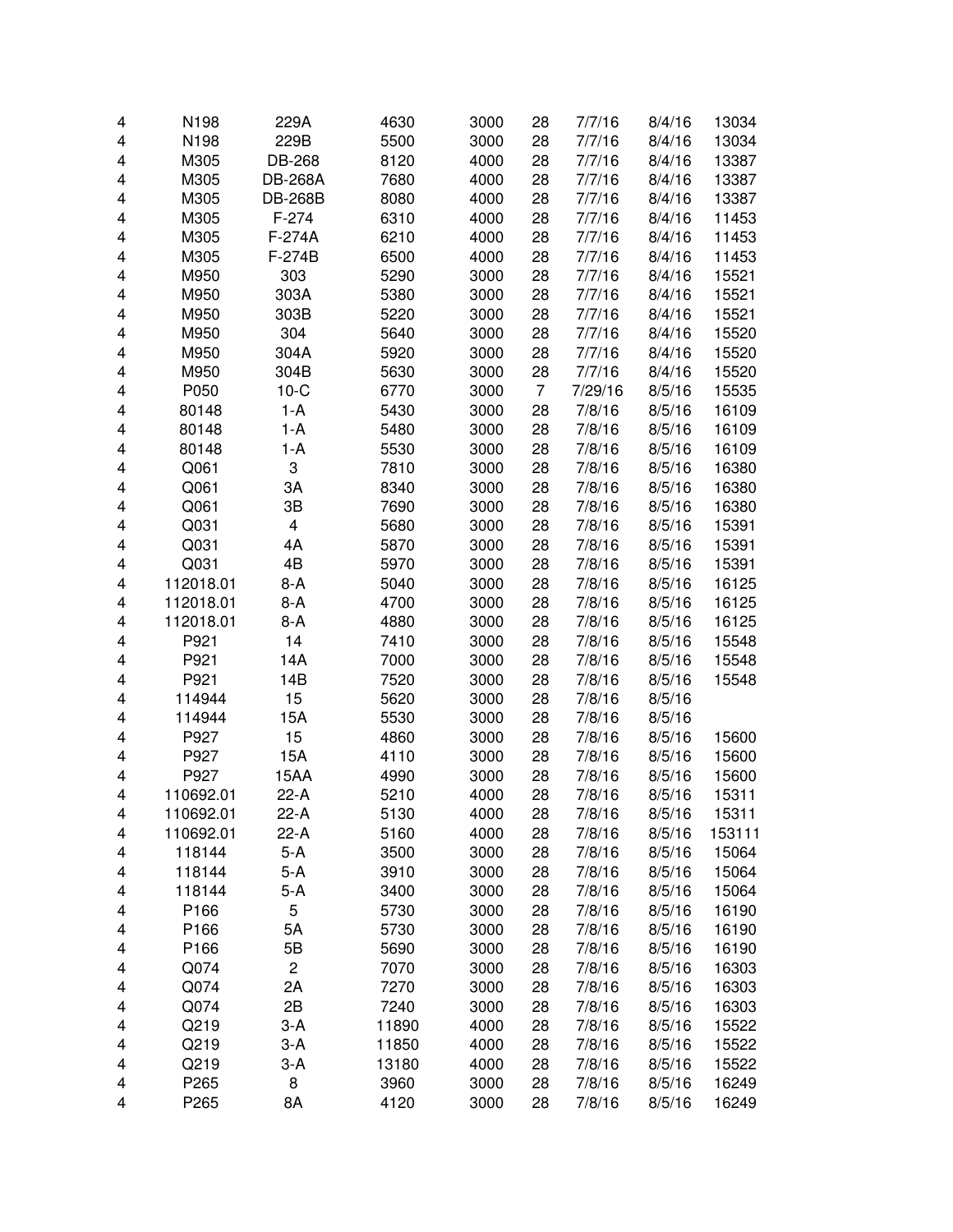| 4 | P265             | 8B          | 4240         | 3000         | 28       | 7/8/16           | 8/5/16           | 16249  |
|---|------------------|-------------|--------------|--------------|----------|------------------|------------------|--------|
| 4 | N357             | 45          | 5600         | 3000         | 28       | 7/8/16           | 8/5/16           | 16128  |
| 4 | N357             | 45A         | 5230         | 3000         | 28       | 7/8/16           | 8/5/16           | 16128  |
| 4 | N357             | 45B         | 5130         | 3000         | 28       | 7/8/16           | 8/5/16           | 16128  |
| 4 | P137             | 47          | 6070         | 3500         | 28       | 7/8/16           | 8/5/16           | 14333  |
| 4 | P137             | 47A         | 6270         | 3500         | 28       | 7/8/16           | 8/5/16           | 14333  |
| 4 | P <sub>137</sub> | 47B         | 6950         | 3500         | 28       | 7/8/16           | 8/5/16           | 14333  |
| 4 | P201             | 77A         | 2680         | 3000         | 28       | 7/8/16           | 8/5/16           | 15599  |
| 4 | P201             | 77A         | 5020         | 3000         | 28       | 7/8/16           | 8/5/16           | 15599  |
| 4 | P201             | 77A         | 5090         | 3000         | 28       | 7/8/16           | 8/5/16           | 15599  |
| 4 | P201             | 78A         | 5670         | 3000         | 28       | 7/8/16           | 8/5/16           |        |
| 4 | P201             | 77A         | 4990         | 3000         | 28       | 7/8/16           | 8/5/16           | 15599  |
| 4 | P201             | 78A         | 3700         | 3000         | 28       | 7/8/16           | 8/5/16           |        |
| 4 | N343             | 78-A        | 6070         | 3000         | 28       | 7/8/16           | 8/5/16           | 620003 |
| 4 | N343             | 78-A        | 5690         | 3000         | 28       | 7/8/16           | 8/5/16           | 620003 |
| 4 | N343             | 78-A        | 5730         | 3000         | 28       | 7/8/16           | 8/5/16           | 620003 |
| 4 | P180             | 24          | 5510         | 3000         | 28       | 7/8/16           | 8/5/16           | 15587  |
| 4 | P180             | 24A         | 5810         | 3000         | 28       | 7/8/16           | 8/5/16           | 15587  |
| 4 | P <sub>180</sub> | 24B         | 5700         | 3000         | 28       | 7/8/16           | 8/5/16           | 15587  |
| 4 | N201             | 96-A        | 4680         | 3000         | 28       | 7/8/16           | 8/5/16           | 11282  |
| 4 | N201             | 96-A        | 4720         | 3000         | 28       | 7/8/16           | 8/5/16           | 11282  |
| 4 | N201             | 96-A        | 4420         | 3000         | 28       | 7/8/16           | 8/5/16           | 11282  |
| 4 | N201             | $97-A$      | 4390         | 3000         | 28       | 7/8/16           | 8/5/16           | 11282  |
| 4 | N201             | 97-A        | 4710         | 3000         | 28       | 7/8/16           | 8/5/16           | 11282  |
| 4 | N201             | 97-A        | 4300         | 3000         | 28       | 7/8/16           | 8/5/16           | 11282  |
| 4 | Q018             | $1-D$       | 3560         | 3000         | 9        | 7/27/16          | 8/5/16           | 15524  |
| 4 | P047             | $110-A$     | 6980         | 3000         | 28       | 7/8/16           | 8/5/16           | 15199  |
| 4 | P047             | $110-A$     | 6870         | 3000         | 28       | 7/8/16           | 8/5/16           | 15199  |
| 4 | P047             | $110-A$     | 7100         | 3000         | 28       | 7/8/16           | 8/5/16           | 15199  |
| 4 | P047             | $111-A$     | 5790         | 3000         | 28       | 7/8/16           | 8/5/16           | 15199  |
| 4 | P047             | $111-A$     | 5950         | 3000         | 28       | 7/8/16           | 8/5/16           | 15199  |
| 4 | P047             | $111-A$     | 5730         | 3000         | 28       | 7/8/16           | 8/5/16           | 15199  |
| 4 | P230             | 114         | 1370         | <b>GROUT</b> | 28       | 7/8/16           | 8/5/16           | 15343  |
| 4 | P230             | 114A        | 1140         | <b>GROUT</b> | 28       | 7/8/16           | 8/5/16           | 15343  |
| 4 | P230             | 114B        | 990          | <b>GROUT</b> | 28       | 7/8/16           | 8/5/16           | 15343  |
| 4 | N279             | 131         | 5830         | 3000         | 28       | 7/8/16           | 8/5/16           |        |
|   |                  | 131A        | 5710         | 3000         |          |                  |                  |        |
| 4 | N279<br>N279     | 131B        | 5760         | 3000         | 28<br>28 | 7/8/16<br>7/8/16 | 8/5/16<br>8/5/16 |        |
| 4 | N279             | 132         | 4060         | 3000         | 28       | 7/8/16           | 8/5/16           | 15007  |
| 4 | N279             | 132A        |              | 3000         | 28       |                  |                  | 15007  |
| 4 | N279             | 132B        | 3910<br>4040 | 3000         | 28       | 7/8/16           | 8/5/16<br>8/5/16 | 15007  |
| 4 |                  |             | 5550         |              |          | 7/8/16           |                  |        |
| 4 | N152<br>N152     | 216<br>216A |              | 4000         | 28       | 7/8/16           | 8/5/16           | 15104  |
| 4 |                  |             | 5720         | 4000         | 28       | 7/8/16           | 8/5/16           | 15104  |
| 4 | N <sub>152</sub> | 216B        | 5760         | 4000         | 28       | 7/8/16           | 8/5/16           | 15104  |
| 4 | N152             | 217         | 5870         | 4000         | 28       | 7/8/16           | 8/5/16           | 15104  |
| 4 | N152             | 217A        | 5500         | 4000         | 28       | 7/8/16           | 8/5/16           | 15104  |
| 4 | N152             | 217B        | 5770         | 4000         | 28       | 7/8/16           | 8/5/16           | 15104  |
| 4 | N152             | 218         | 5970         | 4000         | 28       | 7/8/16           | 8/5/16           | 15104  |
| 4 | N152             | 218A        | 5860         | 4000         | 28       | 7/8/16           | 8/5/16           | 15104  |
| 4 | N152             | 218B        | 5590         | 4000         | 28       | 7/8/16           | 8/5/16           | 15104  |
| 4 | N152             | 219         | 5720         | 4000         | 28       | 7/8/16           | 8/5/16           | 15104  |
| 4 | N152             | 219A        | 5830         | 4000         | 28       | 7/8/16           | 8/5/16           | 15104  |